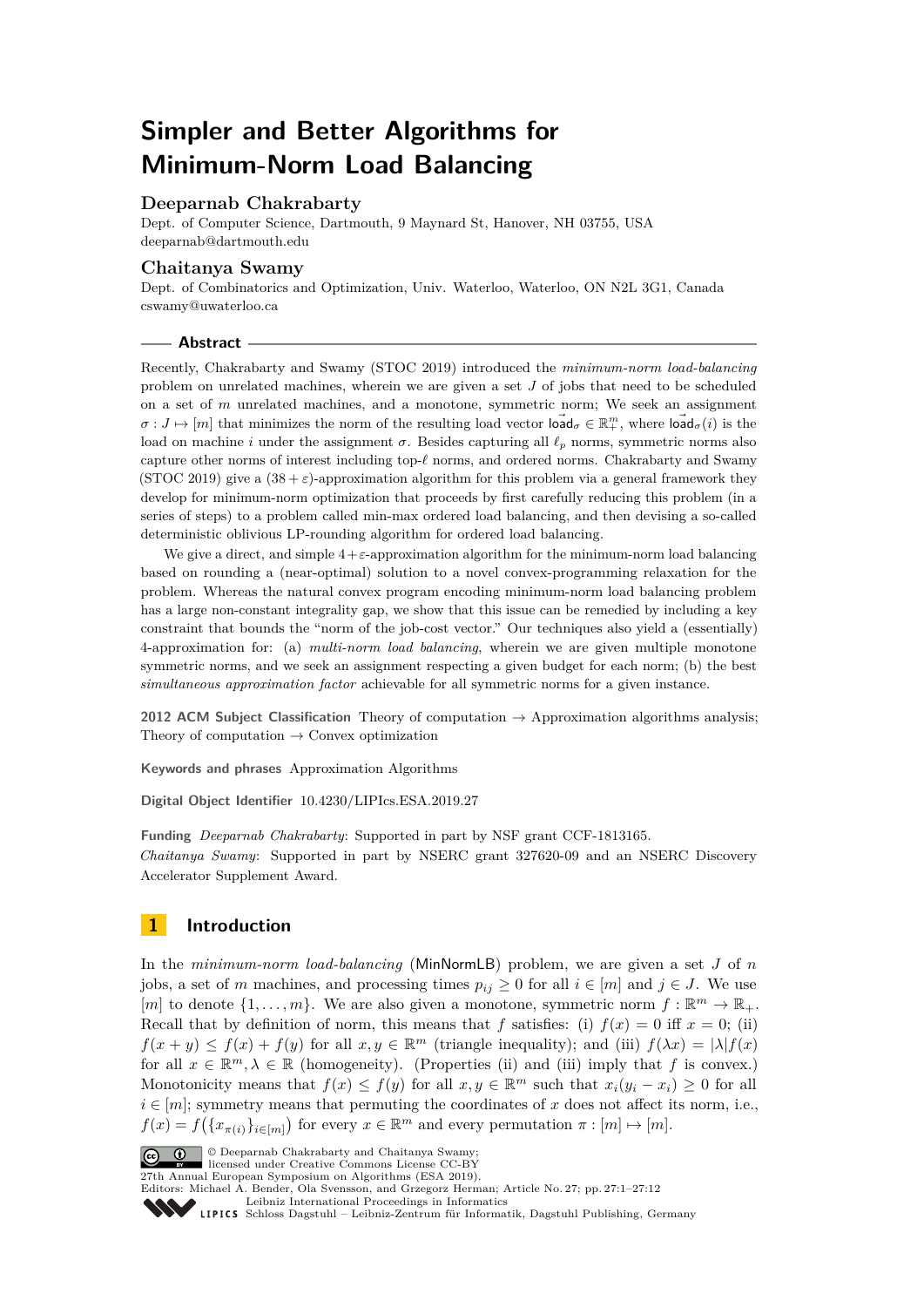#### **27:2 Minimum-Norm Load Balancing**

The goal is to find an assignment  $\sigma : J \to [m]$  that minimizes the norm (under f) of the induced load vector. More precisely, an assignment  $\sigma$  induces the *m*-dimensional  $\text{load vector } \vec{\text{load}}_{\sigma} \in \mathbb{R}^m_+ \text{ where } \vec{\text{load}}_{\sigma}(i) := \sum_{j:\sigma(j)=i} p_{ij}.$  The objective is to find  $\sigma$  that minimizes  $f(\overrightarrow{\text{load}}_{\sigma})$ .

Besides  $\ell_p$ -norms, monotone symmetric norms capture  $\text{Top-}\ell$  norms – sum of  $\ell$  largest coordinates in absolute value – and ordered norms (which are a nonnegative linear combination of Top-*`* norms). The minimum-norm load-balancing problem was recently introduced by Chakrabarty and Swamy [\[8\]](#page-11-1). They develop a general framework for minimum-norm optimization problems based on reducing the problem to a special case called min-max ordered optimization, and devise a so-called deterministic oblivious rounding [\[8\]](#page-11-1) to tackle the latter problem, which results in a  $(38 + \varepsilon)$ -approximation algorithm for MinNormLB.

Our main result is a simpler  $4(1 + \varepsilon)$ -approximation algorithm for MinNormLB that runs in time  $\text{poly}(\text{input size}, \log(\frac{1}{\varepsilon}))$ .

<span id="page-1-0"></span>**Fineorem 1.** One can achieve a  $4(1 + \varepsilon)$ -approximation for MinNormLB in time  $\text{poly}(input size, \log(\frac{1}{\varepsilon}))$ , assuming we have a value-oracle and subgradient-oracle for the *norm f. More generally, if we have ω-approximate value- and subgradient- oracles for f (see Section* [4\)](#page-5-0), then one can compute a  $4(1+5\omega)(1+\epsilon)$ -approximation to MinNormLB in time  $\text{poly}(\text{input size}, \log(\frac{1}{\varepsilon}))$ .

This is a substantial improvement over the approximation factor of 38 obtained in [\[8\]](#page-11-1). Moreover, our algorithm is also simpler and more direct than the one in [\[8\]](#page-11-1). Notably, our approximation factor is close to the best-known approximation factor (of 2) known for the  $\ell_{\infty}$  norm (wherein MinNormLB becomes the classical minimum-makespan problem). Our algorithm proceeds by rounding the solution to a novel convex-programming relaxation of the problem. The convex program can be solved (approximately) using an (approximate) first-order oracle for *f* that returns the function value, and its subgradient at a given point.

Our techniques also yield a  $4(1+\varepsilon)$ -approximation for (see Section [5\)](#page-7-0): (a) *multi-norm load balancing*, wherein we are given multiple monotone, symmetric norms and budgets for each norm, and we seek an assignment (approximately) respecting these budgets; and (b) the best *simultaneous approximation factor* achievable for all symmetric norms for a given instance.

#### **Motivation and perspective**

One of the reasons for studying MinNormLB is that it generalizes various load-balancing problems considered in the literature, and its study therefore yields a unified methodology for dealing with monotone, symmetric norms.

Load balancing under the  $\ell_{\infty}$  norm, that is, minimizing the maximum load (also called the makespan) is a classical scheduling problem that has been extensively studied [\[18,](#page-11-2) [23,](#page-11-3) [10,](#page-11-4) [24,](#page-11-5) [6,](#page-10-0) [15\]](#page-11-6) over the past three decades, both in its full generality for unrelated machines and for various special cases. The best known approximation factor for the unrelated-machines setting is still 2 [\[18\]](#page-11-2), and it is *NP*-hard to obtain an approximation factor better than  $3/2$  [\[18\]](#page-11-2). For general  $\ell_p$ -norms, Azar and Epstein [\[3\]](#page-10-1) obtain a 2-approximation, and improved guarantees have been obtained for constant  $p$  [\[3,](#page-10-1) [16,](#page-11-7) [19\]](#page-11-8). More recently, the load-balancing problem has also been considered for other monotone, symmetric norms. Top- $\ell$ - and orderednorms have been proposed in the location-theory literature (see "Other related work") as a means of interpolating between the  $\ell_1$  and  $\ell_\infty$  norms (and an alternative to using  $\ell_p$ norms), and motivated by this, Chakrabarty and Swamy  $[8]$  studied the Top- $\ell$  load-balancing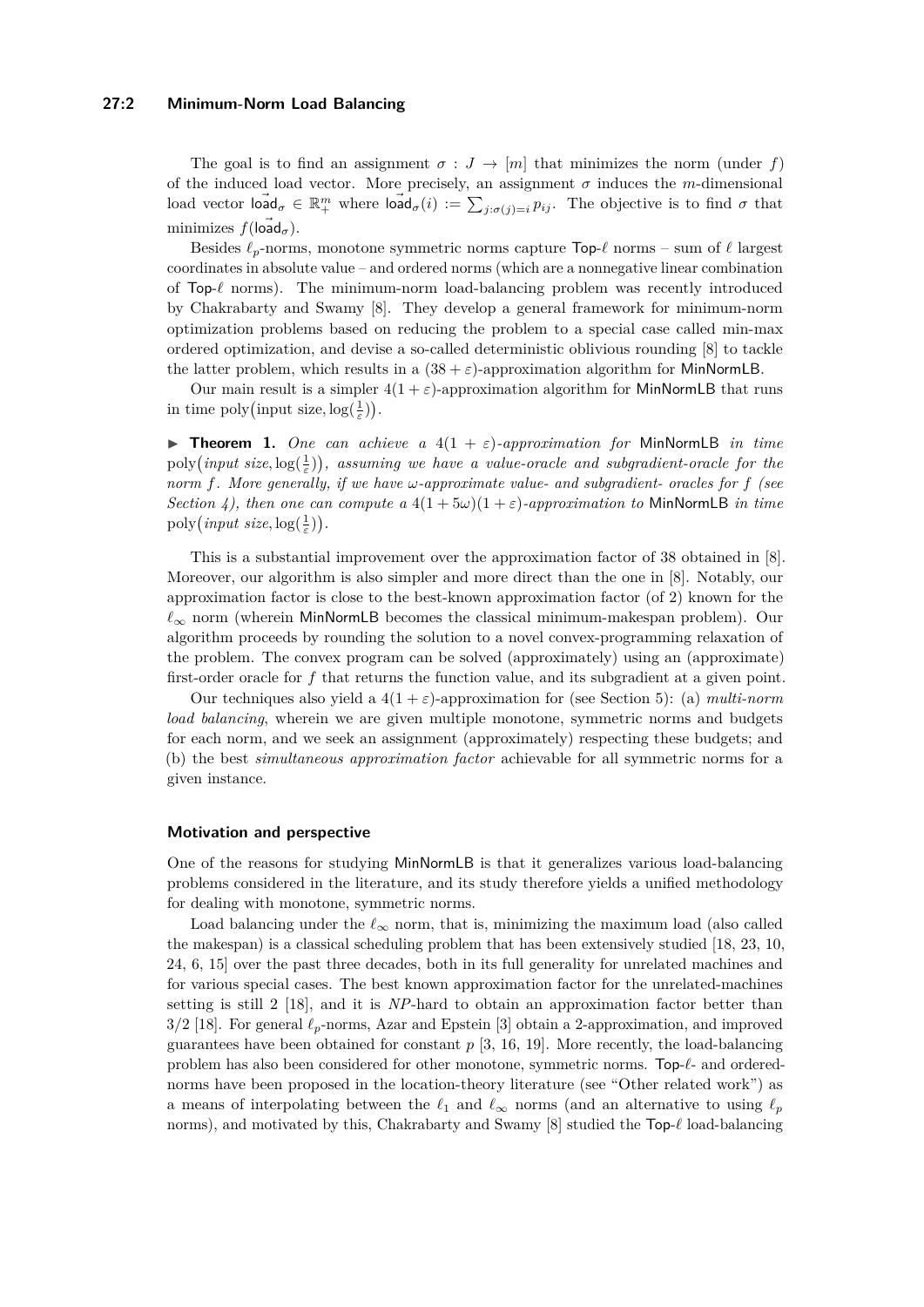problem – minimize the total load on the  $\ell$  most loaded machines – and the ordered loadbalancing problem. They give a  $(2 + \varepsilon)$ -approximation algorithm in both settings, and also (as noted earlier) devise a  $(38 + \varepsilon)$ -approximation algorithm for an arbitrary monotone, symmetric norm.

For load balancing, there has been considerable interest in *simultaneous optimization*. Given an instance, the objective is to find an assignment that *simultaneously* approximates a large suite of objective functions. Building upon previous works [\[2,](#page-10-2) [4\]](#page-10-3), Goel and Meyerson [\[11\]](#page-11-9) describe a 2-approximation for the problem of simultaneously approximating all monotone symmetric norms in the *restricted assignment* setting. However, it is known that such an *O*(1)-factor is *impossible* in the unrelated-machines setting [\[4,](#page-10-3) [11\]](#page-11-9). As a byproduct of their MinNormLB algorithm, in the unrelated-machines setting, Chakrabarty and Swamy [\[8\]](#page-11-1) give an *instance-wise*  $(38 + \varepsilon)$ -approximation to the best simultaneous approximation-factor possible for the instance. To elaborate, let  $\alpha^*_{\mathcal{I}}$  denote the smallest factor for instance  $\mathcal{I}$  such that there exists a schedule that achieves an  $\alpha_{\mathcal{I}}^*$ -approximation for all monotone, symmetric norms; [\[8\]](#page-11-1) returns a schedule for  $\mathcal I$  that achieves a  $38(1+\varepsilon)\alpha^*_{\mathcal I}$ -approximation for all monotone, symmetric norms. As mentioned above, we devise an algorithm that for every instance *I* returns a schedule that simultaneously achieves a  $(4 + O(\varepsilon))\alpha^*_{\mathcal{I}}$ -approximation for all monotone, symmetric norms (see Theorem [13\)](#page-8-0).

#### **Our techniques**

Since a norm is a convex function, a natural convex-programming relaxation for MinNormLB is to minimize the norm of the fractional load vector  $\vec{L} = L(\vec{x}) := \left\{ \sum_j p_{ij} x_{ij} \right\}_{i \in [m]},$  where the  $x_{ij}$  s are the usual variables denoting if job *j* is assigned to machine *i*, and we have the usual job-assignment constraints encoding that every job is assigned to some machine. This convex program, however, has a large integrality gap, even when  $f$  is the  $\ell_{\infty}$ -norm due to the issue that the convex program could split a large job across multiple machines.

In the case of the  $\ell_{\infty}$  norm (the makespan minimization problem), the typical way of circumventing the above issue is to "guess" the optimal value, say *T*, and add constraints to encode that no single job contributes more than *T* to the objective. The usual way of capturing this is to explicitly set  $x_{ij} = 0$  if  $p_{ij} > T$ . A less common, and weaker, way of encoding this is to enforce that  $\sum_{i} p_{ij} x_{ij} \leq T$  for all *j*, that is, the total processing time contribution of any job *j* across the machines cannot exceed *T*.

For an arbitrary (monotone, symmetric) norm, it is unclear how to extend either of the above approaches, since the contribution of a job to the objective is a now a somewhat vague notion. One way to generalize things would be to encode (either explicitly or in the alternate weaker sense above) that the "norm" of the job-cost vector is at most  $T$ , where the job-cost vector is indexed by jobs and the cost for job *j* (under *x*) is  $P_j := \sum_i p_{ij} x_{ij}$ . But the norm f is defined over  $\mathbb{R}^m$ , whereas the job-cost vector lies in  $\mathbb{R}^n$ . For certain specific (families of) norms – e.g.,  $\ell_p$ -norms, top- $\ell$  norm, ordered norm – there is a natural version of the norm over  $\mathbb{R}^n$ ,<sup>[1](#page-2-0)</sup> but what does such a constraint mean in general, and how can one encode this?

Our key insight, which leads to our convex program, is that one can capture the above consideration by examining the vector  $\vec{P} \in \mathbb{R}^m$  comprising the *costs of the m* most-costly *jobs* and enforcing the constraint  $f(\overline{P}) \leq T$ ; since f is monotone, this can be equivalently encoded as  $f(\lbrace P_j \rbrace_{j \in S}) \leq T$  for all  $S \subseteq J$  with  $|S| = m$ . It is not apparent that such a

<span id="page-2-0"></span><sup>&</sup>lt;sup>1</sup> For  $\ell_p$ -norms, a variant of this that considers the  $\ell_p^p$  expression does work, but this crucially exploits the separability of  $\ell_p^p$  [\[3\]](#page-10-1).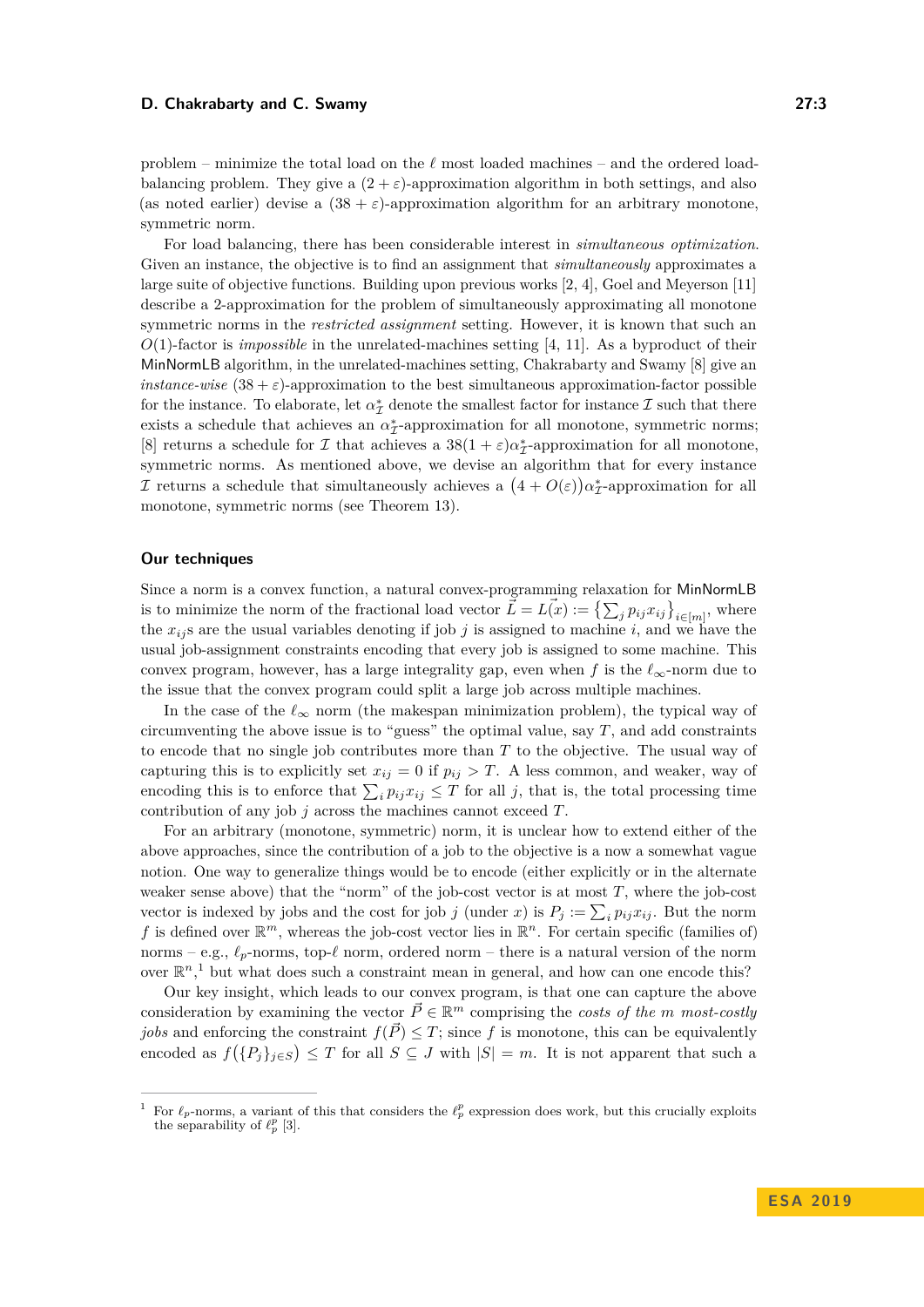## **27:4 Minimum-Norm Load Balancing**

constraint is valid, but we derive some insights about symmetric norms and show that this is indeed the case (see Theorem [3\)](#page-4-0). This yields our convex program [\(CP\)](#page-3-0), which can be solved efficiently (within  $\varepsilon$  additive error, for any  $\varepsilon > 0$ , in time poly(input size,  $\ln(1/\varepsilon)$ )) using the ellipsoid method provided we have a value oracle and subgradient oracle for *f*.

Rounding a solution *x* to the convex program is now quite easy. Let  $\vec{L} \in \mathbb{R}^m$  denote the load-vector arising from  $x$ . We use a filtering step to ensure that each job  $j$  is only assigned to machines *i* for which  $p_{ij} \leq 2P_j$ . This causes a factor-2 blowup in the machine loads. Now we use the rounding algorithm of Shmoys and Tardos [\[23\]](#page-11-3) for the generalized assignment problem (GAP). The resulting assignment  $\sigma$  has load-vector at most  $2\vec{L} + \vec{Z}$ , where  $\vec{Z} \in \mathbb{R}^m$  and  $Z_i = \max_{j: \sigma(j)=i} p_{ij}$ ; the filtering step and our constraints ensure that  $f(\vec{Z}) \leq 2T$ , so  $f(2\vec{L} + \vec{Z}) \leq 4T$ . Our algorithm is much more direct than the one in [\[8\]](#page-11-1): it avoids the sequence of steps (and the associated approximation-factor losses) used in [\[8\]](#page-11-1), wherein MinNormLB is reduced to a special case, called min-max ordered load balancing, which is then tackled by a deterministic oblivious rounding procedure.

## **Other related work**

*i*

The algorithmic problem of finding minimum-norm solutions has also been investigated in the context of *k-clustering*, wherein the goal is to open *k* "facilities" in a metric space to serve a set of clients, and the cost vector induced by a solution is the vector of distances of clients to their nearest open facility. The setting of  $\ell_p$ -norms, especially when  $p \in \{1, 2, \infty\}$  (where the problem is called the *k*-{median, means, center} problem) has been extensively studied, and  $O(1)$ -approximations are known in these settings [\[13,](#page-11-10) [9,](#page-11-11) [14,](#page-11-12) [1\]](#page-10-4). Top- $\ell$  and ordered norms have been proposed in the context of *k*-clustering in the Operations Research literature (see, e.g., [\[21,](#page-11-13) [17\]](#page-11-14)), but constant-factor approximations for these norms were obtained quite recently [\[5,](#page-10-5) [7,](#page-11-15) [8\]](#page-11-1). Furthermore, Chakrabarty and Swamy [\[8\]](#page-11-1) utilize their general framework to obtain an *O*(1)-approximation for the *k*-clustering problem under any monotone, symmetric norm. We do not know of any alternate approach that works in the *k*-clustering setting.

# **2 A convex-programming relaxation**

By possibly adding dummy jobs with zero processing times, we may assume without loss of generality that  $n \geq m$ . A natural convex program for MinNormLB has non-negative variables  $x_{ij}$  denoting if job *j* is assigned to machine *i* (or the extent of *j* assigned to *i*) with the constraint [\(1\)](#page-3-1) encoding that every job is assigned to a machine. These *x*-variables define a load vector  $\vec{L} = (L_i = L_i(x))_{i \in [m]}$  where  $L_i(x) = \sum_{j \in J} p_{ij} x_{ij}$ . The objective seeks to minimize  $T := f(\vec{L})$ . As noted earlier, this convex program has a large integrality gap (even when *f* is the  $\ell_{\infty}$  norm). We *strengthen* the convex program as follows.

Given the *x*-assignment, define  $P_j = P_j(x) := \sum_i p_{ij} x_{ij}$ , which is the load incurred by the fractional solution for scheduling job *j*. Fix any subset  $S \subseteq J$  with  $|S| = m$ . Note that this is well-defined since we have assumed  $n \geq m$ . This defines the *m*-dimensional vector  $\vec{P}_S := \{P_j\}_{j \in S}$ . We add the constraints [\(6\)](#page-3-2) enforcing that  $f(\vec{P}_S) \leq T$  for each such subset *S*. Throughout, we use *i* to index the machines in [*m*], and *j* to index the jobs in *J*.

$$
\begin{array}{ll}\n\min \quad T & \text{(CP)} \\
\text{s.t.} \quad \sum x_{ij} \ge 1 & \forall j \in J & \text{(1)}\n\end{array}\n\qquad\n\begin{array}{ll}\n\text{(CP)} & P_j = \sum_{i \in [m]} p_{ij} x_{ij} \forall j \in J\n\end{array}\n\tag{4}
$$

<span id="page-3-5"></span><span id="page-3-4"></span><span id="page-3-3"></span><span id="page-3-2"></span><span id="page-3-1"></span><span id="page-3-0"></span>
$$
x \ge 0 \qquad \qquad (2) \qquad f(\vec{L}) \le T \qquad \qquad (5)
$$

$$
L_i = \sum_{j \in J} p_{ij} x_{ij} \ \forall i \in [m] \qquad (3) \qquad f(\vec{P}_S) \le T \qquad \forall S \subseteq J, |S| = m \qquad (6)
$$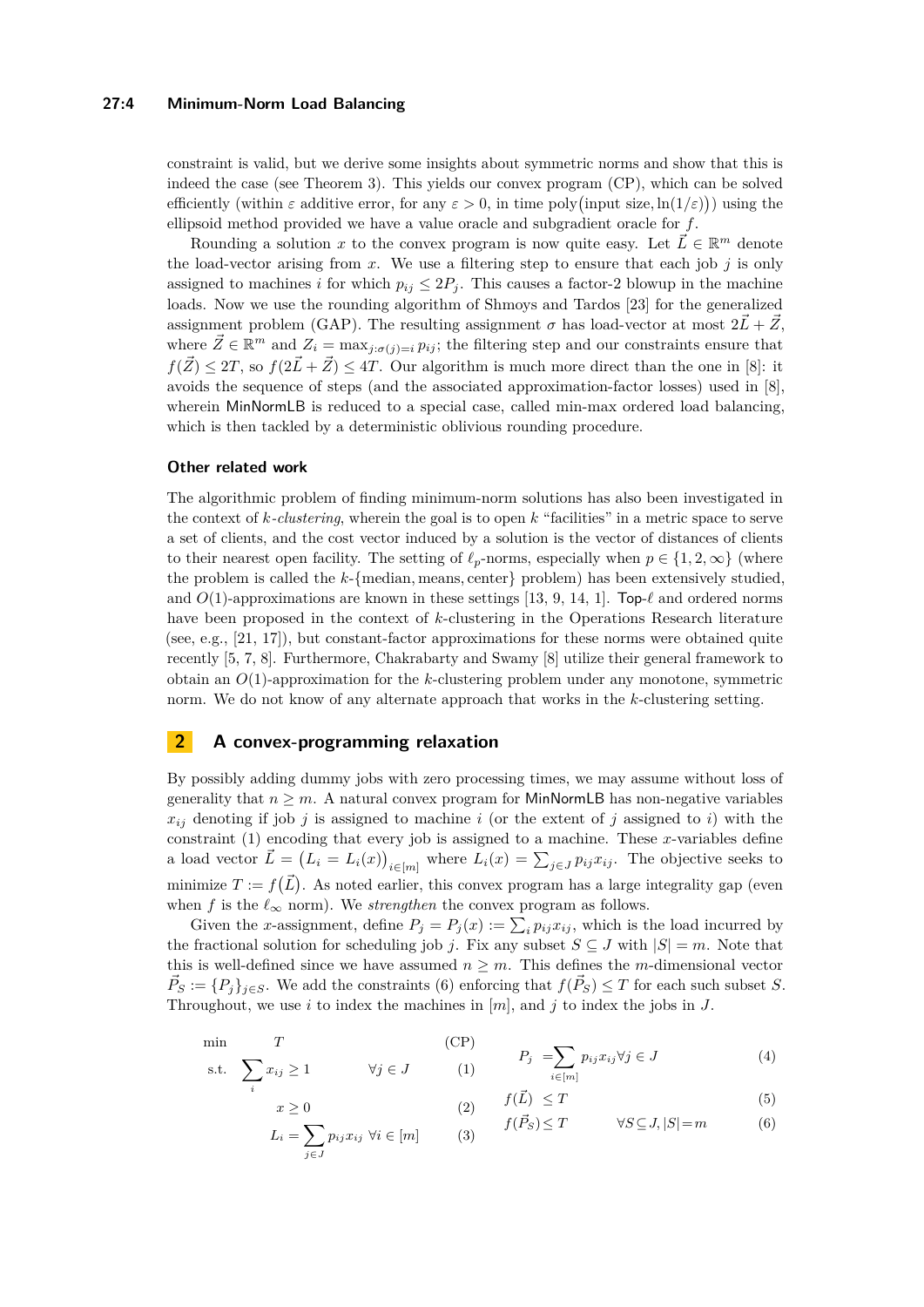Let  $OPT := OPT_{CP}$  $OPT := OPT_{CP}$  $OPT := OPT_{CP}$  denote the optimal value of  $(CP)$ , and let  $O^*$  be the optimal value of the minimum-norm load-balancing problem. Since the  $x_{ij}$ -variables completely determine a solution to [\(CP\)](#page-3-0), we will sometimes abuse notation and say that *x* is a feasible solution to [\(CP\)](#page-3-0). We argue that [\(CP\)](#page-3-0) is a valid relaxation. The proof uses the following simple observation about symmetric convex functions.

<span id="page-4-1"></span> $\triangleright$  Claim 2. Let  $h : \mathbb{R}^m \to \mathbb{R}$  be a symmetric convex function. Let  $v \in \mathbb{R}^m_+$ , and  $i, j \in [m]$ . Let  $w \in \mathbb{R}^m_+$  be the vector where  $w_i = v_i + v_j$ ,  $w_j = 0$ , and  $w_k = v_k$  otherwise. Then,  $h(v) \leq h(w)$ .

Proof. Consider the vector *w*' constructed in a symmetric fashion to *w*: set  $w'_j = v_i + v_j$ ,  $w'_{i} = 0$ , and  $w'_{k} = v_{k}$  otherwise. Observe that *v* is a convex combination of *w* and *w*<sup>'</sup> (we have  $v = \frac{v_i}{v_i + v_j} \cdot w + \frac{v_j}{v_i + v_j}$  $\frac{v_j}{v_i + v_j} \cdot w'$ , and  $h(w) = h(w')$  since *h* is symmetric. By convexity and symmetry,  $h(v) \le \max\{h(w), h(w')\} = h(w)$ .

<span id="page-4-0"></span>▶ **Theorem 3.** *Constraints* [\(6\)](#page-3-2) *are valid, and so for any instance of* MinNormLB, we have  $OPT \leq O^*$ .

**Proof.** Let  $\sigma^*: J \to [m]$  be an optimal assignment, so  $f(\overrightarrow{\text{load}}_{\sigma^*}) = O^*$ . We now describe a feasible solution to [\(CP\)](#page-3-0) with  $T = O^*$ . Set  $x_{ij} = 1$  if  $\sigma^*(j) = i$ , and 0 otherwise. Clearly, constraints [\(1\)](#page-3-1) hold. Note,  $L_i = \text{load}_{\sigma^*}(i)$  for all *i*, and  $P_j = p_{\sigma^*(j)j}$  for all *j*. Therefore, [\(5\)](#page-3-3) holds with equality.

The interesting bit is to show that [\(6\)](#page-3-2) holds. To that end, fix a subset  $S \subseteq J$  of *m* jobs. Consider the load vector induced by jobs in *S*. That is, define  $L'_i := \sum_{j \in S: \sigma^*(j) = i} p_{ij}$ . Note that  $\vec{L}$  coordinate wise dominates  $\vec{L'}$ , so by monotonicity of *f*, we have  $f(\vec{L'}) \leq f(\vec{L}) = T$ .

We argue that  $f(\vec{P}_S) \leq f(\vec{L}')$ , which will complete the proof. To see this, first note that if  $\sigma^*$  assigns the jobs in *S* to distinct machines, then  $\vec{P}_S$  is simply a permutation of  $\vec{L'}$ , so  $f(\vec{P}_S) = f(\vec{L'})$ . Otherwise, observe that  $\vec{L'}$  can be obtained from  $\vec{P}_S$  by applying the operation in Claim [2](#page-4-1) to pairs of jobs in *S* assigned to the same machine; therefore, we have  $f(\vec{P}_S) \leq f(\vec{L'})$ .

The proof above relied only on convexity, monotonicity, and symmetry of the function *f*. In Section [3](#page-4-2) (see Theorem [4\)](#page-4-3) we describe a rounding procedure which takes a feasible solution for [\(CP\)](#page-3-0) and returns an assignment with a factor-4 blow-up in the objective. This will utilize the homogeneity of the norm *f*. In Section [4,](#page-5-0) we show how to (approximately) solve [\(CP\)](#page-3-0) given an (approximate) first-order oracle for the underlying norm (see Theorem [9\)](#page-6-0). Combining these two results yields Theorem [1.](#page-1-0)

# <span id="page-4-2"></span>**3 The rounding algorithm**

We now describe and analyze our simple rounding algorithm, which yields the following guarantee.

<span id="page-4-3"></span>**Findment 4.** Given a feasible fractional solution  $(x = \{x_{ij}\}_{i,j}, \vec{L}, \vec{P}, T)$  to [\(CP\)](#page-3-0), there is *a polynomial time algorithm to obtain a schedule*  $\sigma$  *with*  $f(\overrightarrow{load}_{\sigma}) \leq 4T$ .

**Proof.** First, we filter *x*. For every *i, j*, we set  $\hat{x}_{ij} = 2x_{ij}$  if  $p_{ij} \leq 2P_j$ , and 0 otherwise. A standard Markov-inequality style argument shows that  $\hat{x}$  satisfies [\(1\)](#page-3-1). Now we apply the Shmoys-Tardos GAP-rounding algorithm [\[23\]](#page-11-3) to  $\hat{x}$ . This yields an assignment  $\sigma : J \to [m]$ such that: for every job *j*, we have  $\sigma(j) = i$  only if  $\hat{x}_{ij} > 0$ , and for every machine *i*, we have  $\textsf{load}_{\sigma}(i) \leq \sum_{j \in J} p_{ij} \hat{x}_{ij} + Z_i \leq 2L_i + Z_i$ , where  $Z_i = \max_{j: \sigma(j)=i} p_{ij}$ . Thus,  $\textsf{load}_{\sigma} \leq 2\vec{L} + \vec{Z}$ .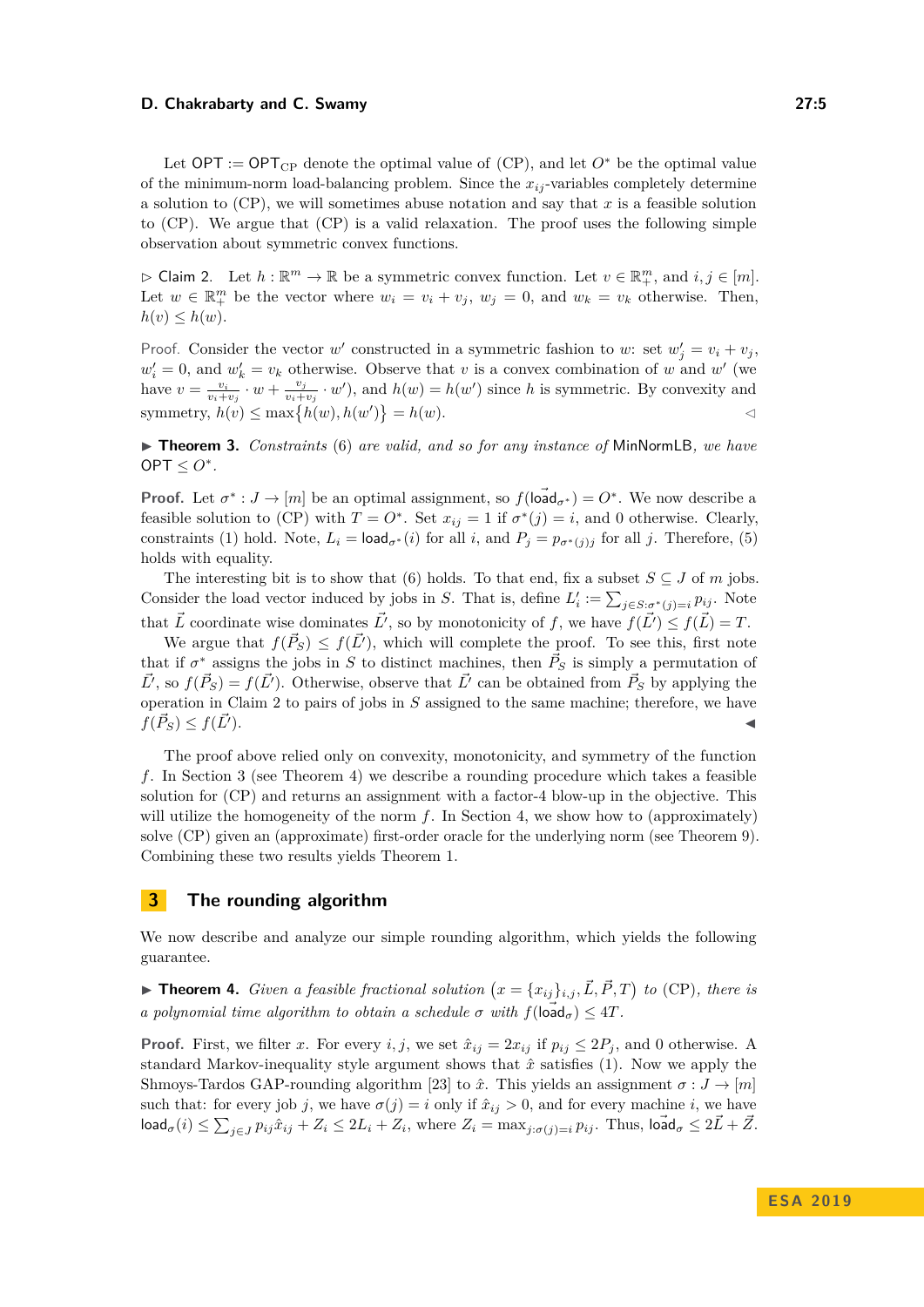### **27:6 Minimum-Norm Load Balancing**

Let  $j_i$  be a maximum-length job assigned to machine *i* in  $\sigma$ , i.e.,  $\sigma(j_i) = i$  and  $Z_i = p_{ij_i}$ . By our filtering step, we know that  $Z_i \leq 2P_{j_i}$ . Let  $S = \{j_i : i \in [m]\}$ . Then  $\vec{Z} := (Z_i)_{i \in [m]} \leq 2\vec{P}_S$ . By monotonicity, the triangle inequality, and homogeneity of *f*, we then obtain that

$$
f(\overrightarrow{\text{load}}_{\sigma}) \le 2f(\overrightarrow{L}) + f(\overrightarrow{Z}) \le 2T + 2f(\overrightarrow{P}_S) \le 4T.
$$

Interestingly, and notably, observe that the rounding procedure above is *oblivious to the norm* f: given a fractional solution x, the same rounding procedure works for all monotone, symmetric norms. This will be useful in Section [5,](#page-7-0) where we seek an assignment that is simultaneously good for multiple norms.

# <span id="page-5-0"></span>**4 Solving the convex program**

We now discuss how to solve the convex program [\(CP\)](#page-3-0). To maintain the flow of reading, proofs of certain technical claims are deferred to Section [6.](#page-9-0) It is well known [\[20,](#page-11-16) [12\]](#page-11-17) that we can efficiently solve a convex program  $\min_{x \in S} h(x)$  (where  $S \subseteq \mathbb{R}^n$  is convex) to within any additive error  $\varepsilon > 0$  using the ellipsoid method provided that (we state things more precisely below): (i) *S* has non-zero volume and is contained in some ball; (ii) we have a separation oracle for *S*; (iii) we have a *first-order* oracle for *h* that given input  $x \in S$ , returns  $h(x)$ , and a subgradient of *h* at *x*. More generally, we show that by utilizing the machinery of Shmoys and Swamy [\[22\]](#page-11-18), even an approximate value and subgradient oracle suffices (see Theorem [9\)](#page-6-0). This is particularly relevant since the norm and/or components of the subgradient vector may involve irrational numbers.

By scaling we may assume that all  $p_{ij}$  are integers. Let  $O^*$  denote the optimal value for the MinNormLB instance. We can easily detect if  $O<sup>*</sup> = 0$ , since this implies an assignment with 0 load on every machine. Therefore, we assume *O*<sup>∗</sup> ≥ 1. It will be convenient to reformulate [\(CP\)](#page-3-0) as follows. Let  $\mathcal{P} := \left\{ x \in \mathbb{R}^{[m] \times J} : \sum_i x_{ij} \ge 1 \ \ \forall j \in J, \ \ 0 \le x_{ij} \le 1 \ \ \forall i \in [m], j \in J \right\}$ denote the feasible region for the assignment variables.

<span id="page-5-1"></span>
$$
\min \quad g(x) \ := \ \max \Big\{ f(L(\vec{x})), \ \ \max_{S \subseteq J : |S| = m} f(P(\vec{x})_S) \Big\} \qquad \text{s.t.} \qquad x \in \mathcal{P}.\tag{CP'}
$$

Note that the  $x_{ij}$  s are the only variables above. Recall that  $\text{OPT}$  is the optimal value of [\(CP\)](#page-3-0) (and [\(CP'\)](#page-5-1)).

We recall a few standard concepts from optimization. Let  $h : \mathbb{R}^k \to \mathbb{R}$  and let  $||u||$  denote the  $\ell_2$  norm of  $u$ .

- We say that *h* has *Lipschitz constant* (at most) *K* if  $|h(v) h(u)| \le K ||v u||$  for all  $u, v \in \mathbb{R}^k$ .
- We say that  $d \in \mathbb{R}^k$  is a *subgradient* of *h* at  $u \in \mathbb{R}^k$  if we have  $h(v) h(u) \geq d \cdot (v u)$  for all  $v \in \mathbb{R}^k$ . We say that  $\widehat{d}$  is an  $\omega$ *-subgradient* of *h* at  $u \in \mathbb{R}^k$  if for every  $v \in \mathbb{R}^k$ , we have  $h(v) - h(u) \geq d \cdot (v - u) - \omega h(u)$ ; we call this the approximate-subgradient inequality.
- An  $\omega$ -first-order oracle for h is an algorithm that at any point  $u \in \mathbb{R}^k$ , returns an estimate est such that  $h(u) \leq \text{est} \leq (1 + \omega)h(u)$ , and an  $\omega$ -subgradient of *h* at *u*. (In the optimization literature, the notions of approximate first-order oracle and approximate subgradient typically involve additive errors; since our problems are scale-invariant, multiplicative approximations, where the error at  $u$  is measured relative to  $h(u)$ , are more apt here.)

We remark that since f is a norm, an  $\omega$ -subgradient  $\hat{d}$  of f at *u* also yields an estimate of  $f(u)$  as follows: taking  $v = \vec{0}$  and  $v = 2u$  respectively in the approximate-subgradient inequality, we obtain the bounds  $\hat{d} \cdot u \geq (1 - \omega)f(u)$  and  $\hat{d} \cdot u \leq (1 + \omega)f(u)$ . (Thus, an *ω*-first-order oracle for *f* boils down to an *ω*-subgradient oracle for *f*.)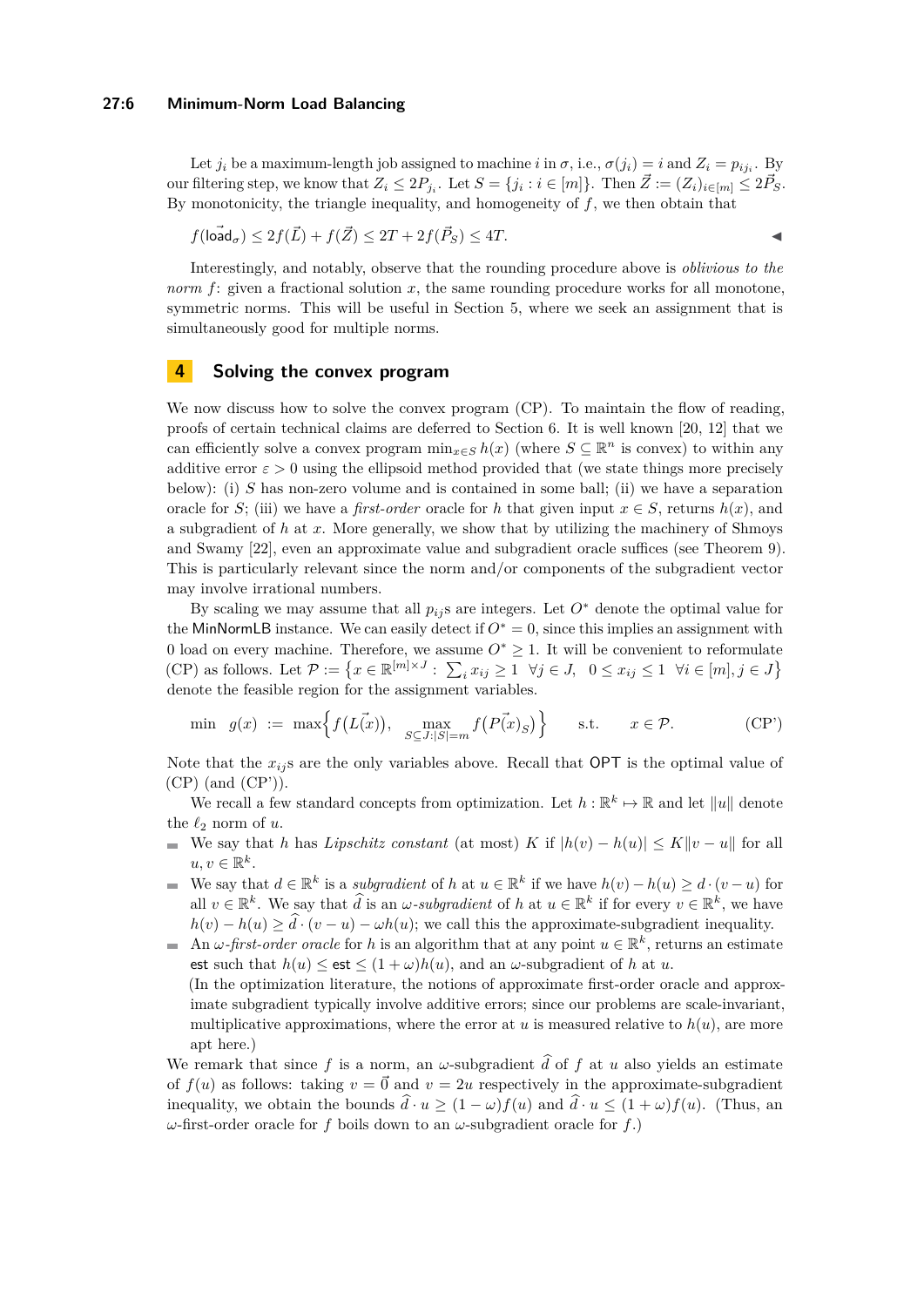By input size, we mean the total encoding length of the  $p_{ij}$ s. It is easy to separate over P, and easy to find radii R, and  $0 < V \le 1$  such that  $P \subseteq B(0,R) := \{x : ||x|| \le R\}$ , P *c*, and easy to find radii *n*, and  $0 \leq r \leq 1$  such that  $r \leq D(0, n)$ .  $\Rightarrow \{x : \|x\| \leq n\}$ ,  $r$  contains a ball of radius *V*, and  $\log(\frac{R}{V}) = \text{poly}(m, n)$ . In particular,  $R = \sqrt{mn}$  suffices, and P contains a ball of radius  $V = \frac{0.5}{m}$  around the point *x* with  $x_{ij} = \frac{1.5}{m}$  for all *i, j*. (We may assume  $m \geq 2$  as otherwise the problem is trivial.) Throughout, we use  $K_f$  to denote an efficiently-computable upper bound on the Lipschitz constant of *f*; Lemma [8](#page-6-1) shows how to obtain this. Given a bound on the Lipschitz constant of  $f$ , one can compute an upper bound on the Lipschitz constant of *g*.

<span id="page-6-3"></span> $\triangleright$  Claim 5. The Lipschitz constant of *g* is at most  $K = \sqrt{mn} \cdot \max_{i,j} p_{ij} \cdot K_f$ .

<span id="page-6-2"></span>▶ Theorem 6 (Follows from [\[20\]](#page-11-16); see also [\[12\]](#page-11-17)). Let alg be a first-order oracle for f. Then, for *any*  $\eta > 0$ *, we can compute*  $x^* \in \mathcal{P}$  *such that*  $g(x^*) \le \text{OPT} + \eta$  *in* poly $\left(\frac{input}{\eta V}, \frac{W}{\eta V}\right)$ *time and using* poly $\left($ *input size*,  $\log(\frac{K_f R}{nV})\right)$  *calls to* alg.

Theorem [6](#page-6-2) follows from the ellipsoid method for convex optimization, due to the bound on the Lipschitz constant of *g* obtained from Claim [5,](#page-6-3) and since one can use alg to obtain a first-order oracle for *g*. We next use [\[22\]](#page-11-18) to obtain a stronger result that utilizes only an approximate first-order oracle for *f*.

<span id="page-6-4"></span>▶ **Theorem 7** (Lemma 4.5 in [\[22\]](#page-11-18) paraphrased). *Consider a convex optimization problem:*  $\min_{x \in \mathcal{P}} h(x)$ *. Let*  $K_h$  *be a known bound on the Lipschitz constant of h. Let*  $\omega < 1$  *and*  $\eta > 0$ *.*  $In$  poly $(m, n, \log(\frac{K_h R}{V\eta}))$  time and using poly $(m, n, \log(\frac{K_h R}{V\eta}))$  calls to an  $\omega$ -first-order oracle *for h*, one can compute a solution  $x^* \in \mathcal{P}$  such that  $h(x^*) \leq \frac{1+\omega}{1-\omega} \cdot (\min_{x \in \mathcal{P}} h(x) + \eta)$ .

To utilize Theorem [7](#page-6-4) to solve [\(CP\)](#page-3-0), we show how to obtain an approximate first-order oracle for *g* given one for *f*. Also, in order to convert the additive error in Theorem [7](#page-6-4) (and Theorem [6\)](#page-6-2) into a multiplicative guarantee, we show how to obtain a lower bound lb on *O*<sup>∗</sup> such that  $K_f$ /lb is small.

- <span id="page-6-1"></span> $\blacktriangleright$  **Lemma 8.** Let alg be an  $\omega$ -first-order oracle for f (where  $\omega < 1$ ).
- *We can obtain a*  $2\omega$ -first-order oracle for *q using*  $O(1)$  *calls to* alg. ÷
- *Using* alg, we can efficiently compute  $\mathsf{lb} \leq O^*$ , and an upper bound  $K_f$  on the Lipschitz *constant of f such that*  $\frac{K_f}{lb} \leq 2\sqrt{m}$ *.*

<span id="page-6-0"></span>**Find 10.** *Let* alg *be an*  $\omega$ *-first-order oracle for f with*  $\omega \leq \frac{1}{10}$ *. Given a* MinNormLB *instance with optimum value*  $O^*$ , there is an algorithm that, for any  $\varepsilon > 0$ , computes a *feasible solution*  $x^*$  *to* [\(CP\)](#page-3-0) *of objective value*  $g(x^*) \leq (1 + 5\omega)(1 + \varepsilon)O^*$ . The algorithm *runs in* poly $\left($ *input size*,  $\log(\frac{1}{\varepsilon})\right)$  *time and makes* poly $\left($ *input size*,  $\log(\frac{1}{\varepsilon})\right)$  *calls to* alg.

**Proof.** This follows by combining Theorem [7](#page-6-4) and Lemma [8.](#page-6-1) Recall that we are assuming that *O*<sup>∗</sup> ≥ 1. By part [8](#page-6-1) of Lemma [8,](#page-6-1) we can compute a 2*ω*-first-order oracle for *g*. We use part [8](#page-6-1) of Lemma [8](#page-6-1) to obtain lb and  $K_f$ . Now we apply Theorem [7](#page-6-4) to the problem  $\min_{x \in \mathcal{P}} g(x)$ , taking  $\eta = \varepsilon$ lb. The point  $x^*$  returned satisfies  $g(x^*) \leq \frac{1+2\omega}{1-2\omega} \cdot (\text{OPT} + \varepsilon \text{lb}) \leq (1+5\omega)(1+\varepsilon)O^*$ .

Recall that  $\log(R/V) = \text{poly}(m, n)$ . Since we have an upper bound K on the Lipschitz constant of g, where  $\log K = \text{poly}(\text{input size}) \cdot \log K_f$  (Claim [5\)](#page-6-3), the running time and number of calls to the first-order oracle for *g* (and hence  $\text{alg}$ ) is at most poly(input size,  $\log(\frac{1}{\varepsilon})$ ).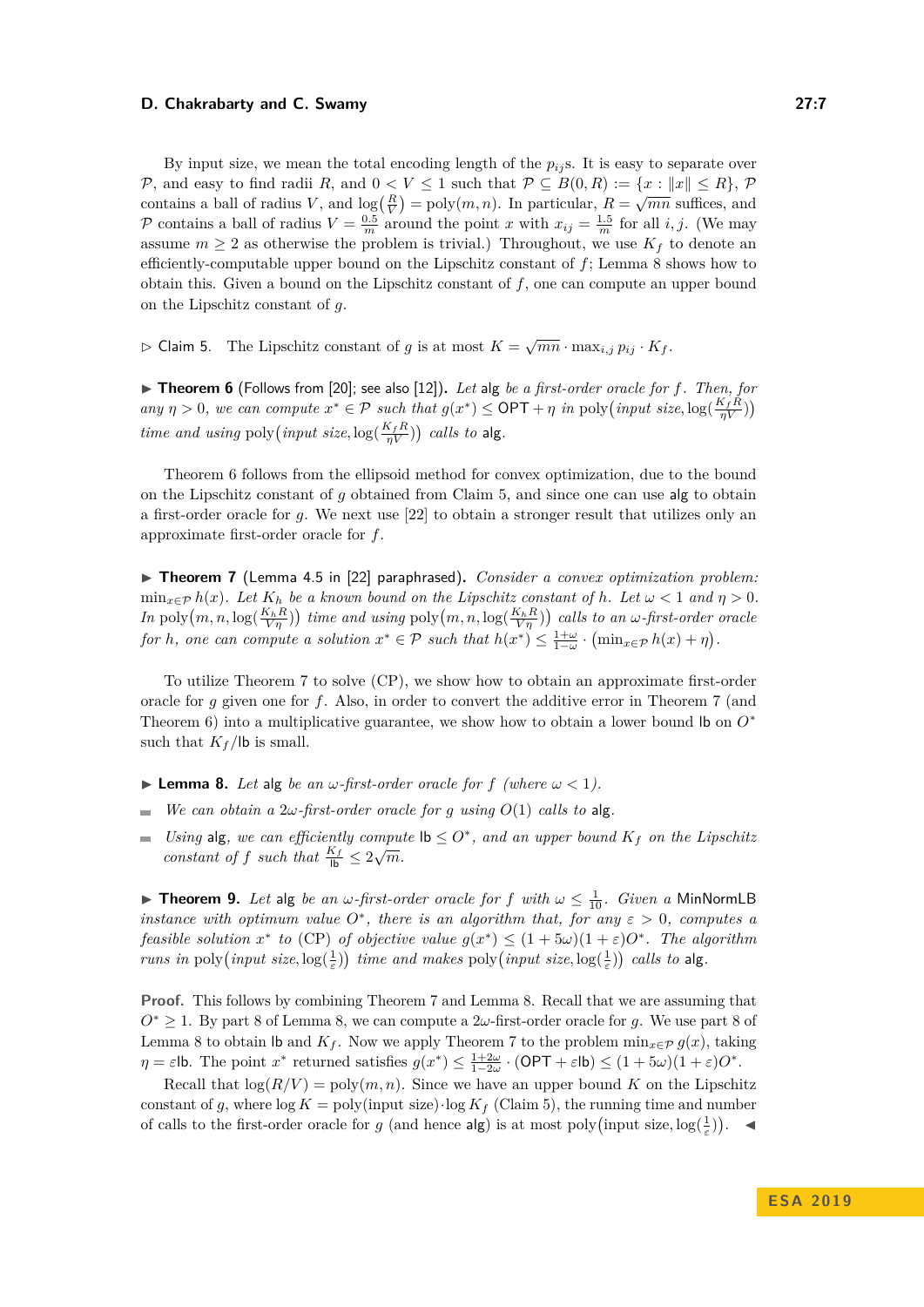### **27:8 Minimum-Norm Load Balancing**

# <span id="page-7-0"></span>**5 Extensions: multi-norm load balancing and simultaneous approximation**

## **5.1 Multi-norm load balancing**

In the *multi-norm load-balancing problem*, we are given a load-balancing instance  $(J, m, \{p_{ij}\}_{i \in [m], j \in J})$ , multiple monotone, symmetric norms  $f_1, \ldots, f_k$ , and budgets *T*<sub>1</sub>, ..., *T*<sub>*k*</sub> for these norms respectively. The goal is to find an assignment  $\sigma: J \to [m]$ such that  $f_r(\overrightarrow{\text{load}}_{\sigma}) \leq T_r$  for all  $r \in [k]$ . Our approximation guarantee extends easily to this problem.

<span id="page-7-4"></span>▶ **Theorem 10.** Let  $(J, m, \{p_{ij}\}_{i \in [m], j \in J})$  be a load-balancing instance. Let  $f_1, \ldots, f_k$  be *k* monotone, symmetric norms, with associated budgets  $T_1, \ldots, T_k$ *. Given an*  $\omega$ -first-order *oracle for each norm, for any*  $\varepsilon > 0$ , *in* poly(*input size, k,* log( $1/\varepsilon$ )) *time, one can either determine that there is no feasible solution to the multi-norm load-balancing problem, or return an assignment*  $\sigma: J \to [m]$  *such that*  $f_r(\tilde{\text{load}}_{\sigma}) \leq 4(1+7\omega)(1+\varepsilon)T_r$  *for all*  $r \in [k]$ *.* 

The convex-programming relaxation for this problem is a variant of [\(CP\)](#page-3-0) where there is no objective function, and constraints [\(5\)](#page-3-3), [\(6\)](#page-3-2) are replaced with

<span id="page-7-1"></span>
$$
f_r(\vec{L}) \le T_r, \qquad f_r(\vec{P}_S) \le T_r \quad \forall S \subseteq J : |S| = m, \qquad \forall r = 1, ..., k \tag{7}
$$

Let (Multi-CP) denote the resulting feasibility problem: find  $(x, \vec{L}, \vec{P})$  satisfying [\(1\)](#page-3-1)–[\(4\)](#page-3-4), and [\(7\)](#page-7-1). As noted earlier, the rounding procedure in Section [3](#page-4-2) is *oblivious* to the underlying norm, and so our task boils down to finding an (approximately) feasible solution to (Multi-CP).

In order to solve (Multi-CP), as with [\(CP\)](#page-3-0), it will be convenient to move the nonlinear constraints to the objective and consider the following reformulation:

<span id="page-7-5"></span><span id="page-7-2"></span>
$$
\min \ q(x) := \max \left\{ \max_{r \in [k]} \frac{f_r(\overrightarrow{L(x)})}{T_r}, \ \max_{r \in [k]} \max_{S \subseteq J : |S| = m} \frac{f(\overrightarrow{P(x)}_{S})}{T_r} \right\} \quad \text{s.t.} \quad (1), (2). \text{ (MNCP)}
$$

Observe that finding a feasible solution to (Multi-CP) is equivalent to finding a feasible solution to [\(MNCP\)](#page-7-2) with objective value at at most 1. As before, we may assume that the *p*<sub>*ij*</sub> s are integers, and can determine if there is an assignment  $\sigma$  such that  $\overrightarrow{\text{load}}_{\sigma} = \overrightarrow{0}$  (which clearly satisfies [\(7\)](#page-7-1)). So assume otherwise. We prove the following.

<span id="page-7-3"></span>► **Theorem 11.** *Let*  $\text{alg}_r$  *be an*  $\omega$ -first-order oracle for  $f_r$  for all  $r \in [k]$ , where  $\omega \leq \frac{1}{18}$ . For  $any \varepsilon > 0$ , in poly $\left($ *input size*,  $log(\frac{1}{\varepsilon})\right)$  *time and using* poly $\left($ *input size*,  $log(\frac{1}{\varepsilon})\right)$  *calls to each*  $\text{alg}_r$  *oracle, we can determine that either (Multi-CP) is infeasible, or compute*  $x^* \in \mathcal{P}$  *such that*  $q(x^*) \leq (1 + 7\omega)(1 + \varepsilon)$ *.* 

Using Theorem [11,](#page-7-3) for any  $\varepsilon > 0$ , we can determine in time poly (input size,  $\log(\frac{1}{\varepsilon})$  that (Multi-CP) is infeasible, or return a fractional assignment  $x^*$  satisfying

$$
f_r(L(\vec{x}^*)) \leq \kappa T_r
$$
,  $f_r(P(\vec{x}^*)_S) \leq \kappa T_r \quad \forall S \subseteq J : |S| = m$ ,  $\forall r = 1,..., k$ 

where  $\kappa = (1 + 7\omega)(1 + \varepsilon)$ . As noted earlier, the rounding procedure in Section [3](#page-4-2) is *oblivious* to the underlying norm, and so by utilizing this to round  $x^*$ , we obtain an assignment  $\sigma$  such that  $f_r(\overrightarrow{\text{load}}_{\sigma}) \leq 4\kappa T_r$  for all  $r \in [k]$ . This yields Theorem [10.](#page-7-4)

In the rest of this section, we discuss the proof of Theorem [11.](#page-7-3) If the multi-norm problem is feasible, we must have  $T_r \geq f_r(e_1)$  for all  $r \in [k]$ . We assume in the sequel that  $T_r$  is at least the estimate of  $f_r(e_1)$  returned by  $\text{alg}_r$  scaled by  $(1 + \omega)$ , for all  $r \in [k]$ ; if this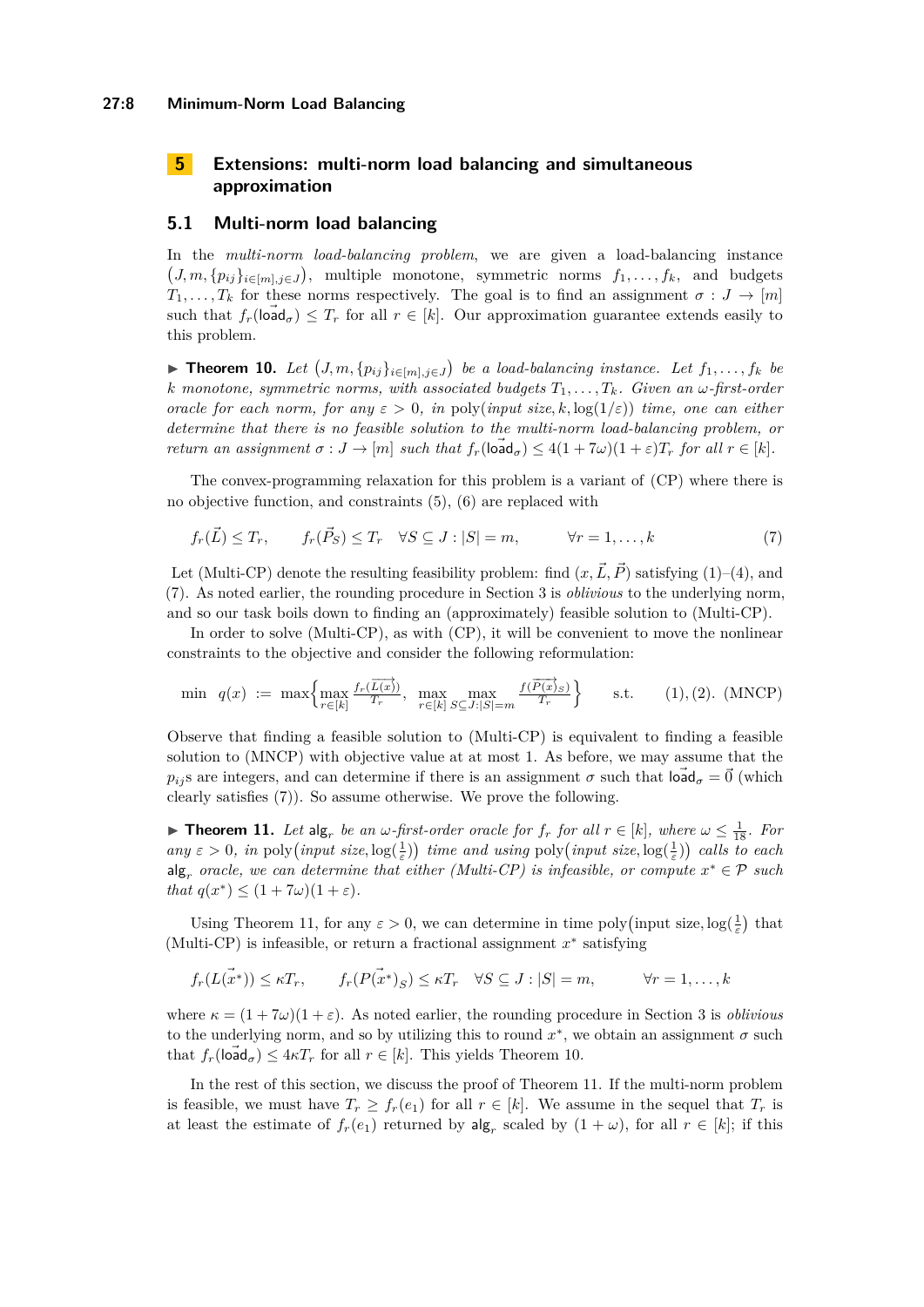does not hold, then we declare infeasibility. Given this, the proof of Lemma [8 8](#page-6-1) shows that  $K_r = (1 + \omega)\sqrt{m} \cdot T_r$  is an upper bound on the Lipschitz constant of  $f_r$ , for all  $r \in [k]$ . We assume this bound in the sequel. Similar to Claim [5](#page-6-3) and Lemma [8,](#page-6-1) we show that the Lipschitz constant of *q* can be bounded in terms of the  $K_r$ s, and we can obtain a  $2\omega$ -first-order oracle for  $q$  using the  $\text{alg}_r$  oracles.

<span id="page-8-1"></span>**Example 12.** *(i)* The Lipschitz constant of *q* is bounded by  $K = \text{poly}(m, n, \max_{i,j} p_{ij})$ . *(ii) We can obtain a*  $2\omega$ -first order oracle for *q* by making  $O(1)$  calls to  $\text{alg}_r$  for each  $r \in [k]$ .

**Proof of Theorem [11.](#page-7-3)** We utilize Lemma [12](#page-8-1) in conjunction with Theorem [7.](#page-6-4) Part (ii) of Lemma [12](#page-8-1) shows how to obtain a 2*ω*-first-order oracle, alg, for *q*. So invoking Theorem [7](#page-6-4) with  $\eta = \varepsilon$ , and the bound *K* on the Lipschitz constant of *q* obtained from part (i) of Lemma [12,](#page-8-1) we obtain  $\overline{x} \in \mathcal{P}$  such that

$$
q(\overline{x}) \le \frac{1+2\omega}{1-2\omega} \left( \min_{x \in \mathcal{P}} q(x) + \eta \right). \tag{8}
$$

The running time is poly(input size,  $\log(\frac{1}{\varepsilon})$ ) (since  $\log(R/V)$ ,  $\log K = \text{poly}(\text{input size})$ ), and this is also a bound on the number of calls to the  $\mathsf{alg}_r$  oracles. Using  $\mathsf{alg}$ , we obtain an estimate est such that  $q(\overline{x}) \leq \text{est} \leq (1+2\omega)q(\overline{x})$ . If  $\text{est} > \frac{(1+2\omega)^2}{1-2\omega}$  $\frac{1+2\omega}{1-2\omega}$  ·  $(1+\eta)$ , then [\(8\)](#page-7-5) implies that  $(\min_{x \in \mathcal{P}} q(x)) > 1$ , and so  $(Multi-CP)$  is infeasible. Otherwise, taking  $x^* = \overline{x}$ , we obtain that  $q(x^*) \le \text{est} \le \frac{(1+2\omega)^2}{1-2\omega} \cdot (1+\varepsilon) \le (1+7\omega)(1+\varepsilon)$  since  $\omega \le \frac{1}{18}$ . obtain that  $q(x^*) \leq \mathsf{est} \leq \frac{(1+2\omega)}{1-2\omega}$  $\frac{(1+2\omega)^2}{1-2\omega} \cdot (1+\varepsilon) \le (1+7\omega)(1+\varepsilon)$  since  $\omega \le \frac{1}{18}$ 

## **5.2 Simultaneous approximation**

Given a load-balancing instance  $\mathcal{I} = (J, m, \{p_{ij}\}_{i \in [m], j \in J})$ , let  $\alpha^*_{\mathcal{I}}$  be the smallest  $\alpha$  such that there *exists* an assignment  $\sigma^*$  satisfying  $f(\tilde{\text{load}}_{\sigma^*}) \leq \alpha(\min_{\sigma: J \mapsto [m]} f(\tilde{\text{load}}_{\sigma}))$  for *every* monotone, symmetric norm. That is,  $\alpha^*_{\mathcal{I}}$  is the best *simultaneous approximation factor* achievable on instance  $\mathcal I$ . Instead of seeking absolute bounds on  $\alpha^*_{\mathcal I}$  over a class of instances [\[2,](#page-10-2) [4,](#page-10-3) [11\]](#page-11-9), as discussed in [\[8\]](#page-11-1), another pertinent problem is to seek *instance-wise* guarantees: given an instance  $\mathcal{I}$ , we want to find a polytime-computable assignment  $\bar{\sigma}$  such that, for some  $\text{factor } \gamma \geq 1$ , we have  $f(\overrightarrow{\text{load}}_{\overline{\sigma}}) \leq \gamma \alpha^*_{\mathcal{I}}(\overrightarrow{\text{min}}_{\sigma:J\mapsto[m]} f(\overrightarrow{\text{load}}_{\sigma}))$  for every monotone, symmetric norm; i.e., the simultaneous approximation factor of  $\bar{\sigma}$  at most  $\gamma$  times the best simultaneous approximation factor achievable for I.

<span id="page-8-0"></span>Our techniques coupled with insights from [\[11,](#page-11-9) [8\]](#page-11-1) yields  $a \ 4(1+O(\varepsilon))$ -approximation *to the best simultaneous approximation factor, in time poly (input size,*  $(\frac{m}{\varepsilon})^{O(1/\varepsilon)}$ *). To ob-*tain this guarantee, following [\[11,](#page-11-9) [8\]](#page-11-1), incurring a  $(1 + \varepsilon)$ -factor loss, it suffices to obtain a 4-approximation to the best simultaneous-approximation achievable for  $Top-\ell$ -norms –  $\mathsf{Top}\text{-}\ell(x)$  :=  $\max_{S \subseteq [m]:|S| = \ell} \sum_{i \in S} |x_i|$  – for the  $O(\log m)$  indices  $\ell$  in  $POS := \{ \min\{ \lceil (1+\varepsilon)^s \rceil, m \} : s \ge 0 \}.$  If we knew the optimal value  $opt_\ell$  for each such  $\text{Top-}\ell$ norm, then we can set set a budget  $T_\ell = \alpha \rho p t_\ell$  for each  $\ell \in \text{POS}$ , and utilize our result for multi-norm load balancing to do a binary search for  $\alpha$ . Importantly, notice that the resulting feasibility problem (Multi-CP) can now be cast as an *linear-programming* feasibility problem, since a budget constraint of the form  $\text{Top-}\ell(\vec{v}) \leq T_\ell$  can be modeled using exponentially many linear constraints that one can separate over. Thus, this would yield a  $4(1+\varepsilon)$ -approximation. To make this idea work, we enumerate all choices for the  $opt_\ell$  values in powers of  $(1 + \varepsilon)$ . As argued in [\[8\]](#page-11-1), there are at most poly(input size,  $(\frac{m}{\varepsilon})^{O(1/\varepsilon)}$ ) candidates to enumerate over, and this yields the stated guarantee.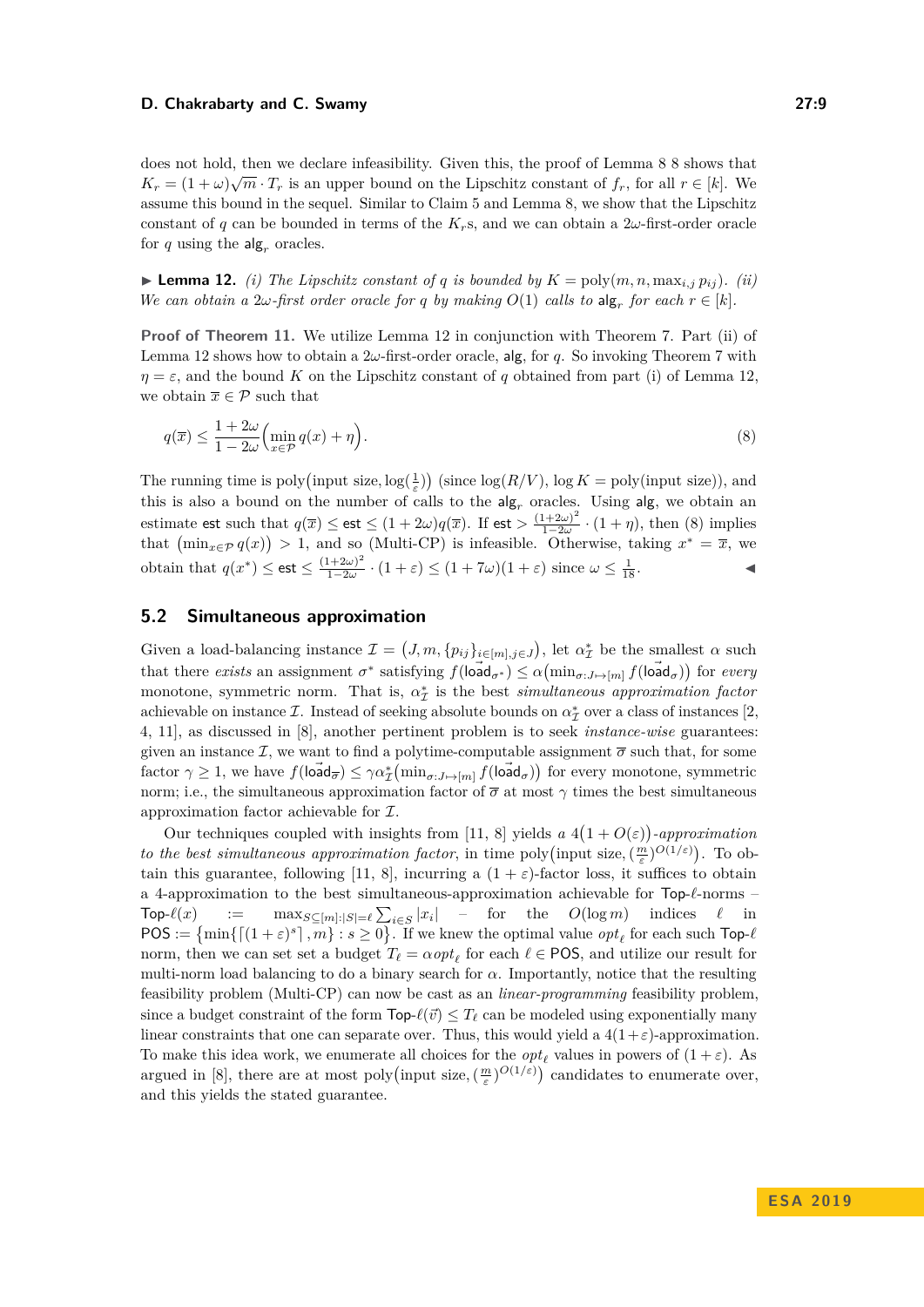#### **27:10 Minimum-Norm Load Balancing**

▶ **Theorem 13.** *Given a load-balancing instance*  $\mathcal{I} = (J, m, \{p_{ij}\}_{i \in [m], j \in J})$ , let  $\alpha_I^*$  be the  $s$ *mallest*  $\alpha$  *such that there is an assignment*  $\sigma^*$  *satisfying*  $f(\overrightarrow{\text{load}}_{\sigma^*}) \leq \alpha(\min_{\sigma: J \mapsto [m]} f(\overrightarrow{\text{load}}_{\sigma}))$ *for every monotone, symmetric norm f.* In poly $\left($ *input size*,  $\left(\frac{m}{\varepsilon}\right)^{O(1/\varepsilon)}\right)$  *time, we can find an assignment*  $\hat{\sigma}$  *such that we have*  $f$ (load  $\sigma_{\sigma}$ )  $\leq (4 + O(\varepsilon)) \alpha_{\mathcal{I}}^* \left( \min_{\sigma: J \mapsto [m]} f(\text{load}_{\sigma}) \right)$  for every *monotone, symmetric norm f.*

# <span id="page-9-0"></span>**6 Proofs from Sections [4](#page-5-0) and [5](#page-7-0)**

**Proof of Claim [5.](#page-6-3)** The bound follows easily from the definition of *g*. Let  $x, y \in \mathbb{R}^{[m] \times J}$ . Let  $\vec{L}, \vec{L'} \in \mathbb{R}^m$  be the load vectors induced by  $x, y$  respectively; let  $\vec{P}_S$ ,  $\vec{P'}_S$ , be the job-cost vectors for the jobs in *S* induced by *x*, *y* respectively. Then,  $g(y) - g(x) \le \max\{f(L') - f(x)\}$  $f(L)$ ,  $\max_{S \subseteq J: |S| = m} f(P'_S) - f(P_S)$ . So  $g(y) - g(x) \le K_f ||L' - L||_2$  or  $g(y) - g(x) \le$  $K_f||P'_S - P_S||$  for some  $S \subseteq J$  with  $|S| = m$ . Let  $p_{\max} := \max_{i,j} p_{ij}$ . In the former case, we  $\lim_{y \to \infty} \frac{f(x, y)}{f(y)} = \lim_{y \to \infty} \frac{f(y)}{f(y)} = \lim_{y \to \infty} \frac{f(y)}{f(y)} = \lim_{y \to \infty} \frac{f(x, y)}{f(y)} = \lim_{y \to \infty} \frac{f(y)}{f(y)} = \lim_{y \to \infty} \frac{f(y)}{f(y)} = \lim_{y \to \infty} \frac{f(y)}{f(y)} = \lim_{y \to \infty} \frac{f(y)}{f(y)} = \lim_{y \to \infty} \frac{f(y)}{f(y)} = \lim_{y \to \infty} \frac{f(y)}{f(y)} = \lim_{y \to$ applies in the latter case. This shows shows that  $K = \sqrt{mn} \cdot K_f p_{\text{max}}$  is a bound on the Lipschitz constant of *g*.

The following claim will be useful in proving part [8](#page-6-1) of Lemma [8,](#page-6-1) as also part (ii) of Lemma [12.](#page-8-1)

<span id="page-9-1"></span> $\triangleright$  Claim 14. Let  $h : \mathbb{R}^N \mapsto \mathbb{R}$  be defined by  $h(x) := \max_{r \in [k]} h_r(x)$ , where  $h_r : \mathbb{R}^N \mapsto \mathbb{R}$  is convex for all  $r \in [k]$ . Let  $\arg_r$  be an  $\omega$ -first order oracle for  $h_r$  for all  $r \in [k]$  (where  $\omega < 1$ ). One can obtain a 2 $\omega$ -first order oracle for *h* using  $O(1)$  calls to  $\mathsf{alg}_1, \dots \mathsf{alg}_k$ .

More generally, suppose that given  $x \in \mathbb{R}^n$ , one can identify  $I(x) \subseteq [k]$  such that  $h(x) = \max_{r \in I(x)} h_r(x)$ . Then, one can compute a 2*ω*-first-order oracle for *h* that, on input  $x \in \mathbb{R}^n$ , makes  $O(1)$  calls to  $\text{alg}_r$  for all  $r \in I(x)$ .

Proof. We focus on proving part (i); part (ii) follows from a very similar argument. Fix  $x \in \mathbb{R}^N$ . For every  $r \in [k]$ , we call  $\text{alg}_r$  to obtain an estimate est<sup>*r*</sup> of  $h_r(x)$ . We set the estimate for  $h(x)$  to be est :=  $\max_{r \in [k]} \mathsf{est}^r$ . From the properties of  $\mathsf{est}^r$ , it is easy to see that  $h(x) \leq \text{est} \leq (1 + \omega)h(x).$ 

Let  $d^r$  be the *ω*-subgradient of  $f_r$  at  $x$  returned by  $\text{alg}_r$ . Let  $s \in [k]$  be such that  $\text{est} = \text{est}^s$ . We set  $\mu = d^s$ . We now argue that  $\mu$  is a 2*ω*-subgradient of *h* at *x*. Consider any  $y \in \mathbb{R}^N$ . We have

$$
\mu^T(y-x) = (y-x)^T d^s \le h_s(y) - h_s(x) + \omega h_s(x) \le h(y) - \frac{1-\omega}{1+\omega} \cdot \text{est}^s = h(y) - \frac{1-\omega}{1+\omega} \cdot \text{est}
$$
  

$$
\le h(y) - \frac{1-\omega}{1+\omega} \cdot h(x) \le h(y) - (1-2\omega)h(x).
$$

The first two inequalities follow due to the fact that  $(\text{est}^s, d^s)$  was returned by the *ω*-first order oracle for  $h_s$ ; the next equality follows from the definition of index  $s$ ; and the penultimate inequality follows since  $est > h(x)$  as established earlier.

The proof of the more general statement in (ii) is essentially identical: on input *x*, we now run alg<sup>r</sup> for all  $r \in I(x)$ ; we set  $\text{est} = \max_{r \in I(x)} \text{est}^r$ , and  $d = d^s$ , where  $s \in I(x)$  is an index such that  $est = est<sup>s</sup>$ . . The contract of the contract of the contract of  $\triangle$ 

**Proof of Lemma [8.](#page-6-1)** For part [8,](#page-6-1) fix  $x \in \mathbb{R}^{[m] \times J}$ . Recall that  $P_j = P_j(x) := \sum_i p_{ij} x_{ij}$ , Let *S*<sup>∗</sup> be the set of *m* jobs with the highest  $P_j$  values. Let  $\vec{L} = L(\vec{x})$  and  $\vec{P}_{S^*} = P(\vec{x})_{S^*}$ . Then,  $g(x) = \max\{f(\vec{L}), f(\vec{P}_{S^*})\}.$  Observe that alg can be used to obtain an *ω*-first-order oracle for both  $f(L(\vec{x}))$  and  $f(P(\vec{x})_{S^*})$ . Thus, by using Claim [14](#page-9-1) (ii), we obtain a 2*ω*-first-order oracle for  $g$  using  $O(1)$  calls to alg.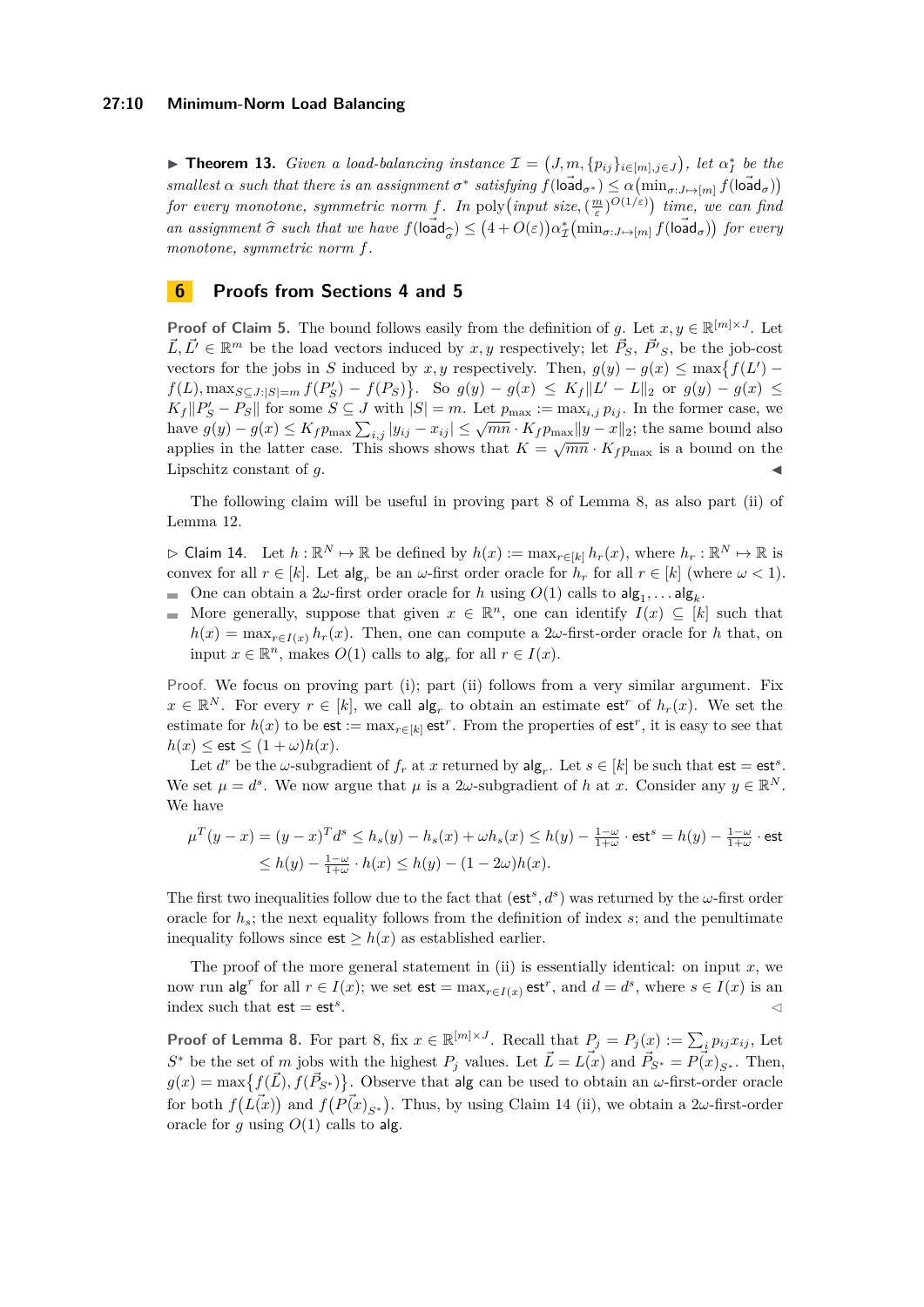We now justify the observation. A  $(1 + \omega)$ -approximate value oracle is obtained by simply calling alg to obtain estimates of  $f(\vec{L})$  and  $f(\vec{P}_{S^*})$ . Let  $d^L = (d_i^L)_{i \in [m]}$ , and  $d^P = (d_j^P)_{j \in S^*}$ be the *ω*-subgradients of *f* at  $\vec{L}$  at  $\vec{P}_{S^*}$  respectively returned by alg.

For all 
$$
i \in [m], j \in J
$$
, define  $\beta_{ij} = p_{ij} d_i^L$ ,  $\gamma_{ij} = \begin{cases} p_{ij} d_j^P & \text{if } j \in S^*; \\ 0 & \text{otherwise.} \end{cases}$ 

Then, for any  $y \in \mathbb{R}^{[m] \times J}$ , we have  $\beta^T(y - x) = \sum_{i,j} d_i^L p_{ij} (y_{ij} - x_{ij}) = (L(\psi) - L(\mathbf{x}))^T d^L$ showing that *β* is an *ω*-subgradient of  $f(L\vec{(.)})$  at *x*. Similarly,  $\gamma^T(y-x) = (P\vec{(y})_{S^*} P(\vec{x})_{S^*}$ <sup>*T*</sup> *d*<sup>*P*</sup> showing that *γ* is an *ω*-subgradient of *f*( $P(\vec{f} \cdot)$ ) at *x*.

For part [8,](#page-6-1) Let  $\sigma^*$  be an optimal assignment. Since we are assuming that  $O^* \geq 1$ , we have  $\text{load}_{\sigma^*}(i) \geq 1$  for some  $i \in [m]$ . Let  $e_i \in \mathbb{R}^m$  be the vector with 1 in coordinate *i* and 0s everywhere else. Then,  $O^* \geq f(e_1)$ . Let lb be the estimate of  $f(e_1)$  obtained by alg scaled down by  $(1 + \omega)$ . So we have  $f(e_1)/(1 + \omega) \leq \mathsf{lb} \leq O^*$ . Consider any  $x, y \in \mathbb{R}^m$ . We have  $y = x + \sum_{i=1}^{m} (y_i - x_i)e_i$ , so by the triangle inequality and symmetry, we have |*f*(*y*) − *f*(*x*)| ≤ P*<sup>m</sup> <sup>i</sup>*=1 |*y<sup>i</sup>* − *x<sup>i</sup>* |*f*(*ei*) Therefore, |*f*(*y*) − *f*(*x*)| ≤ (1 + *ω*)lbP*<sup>m</sup> <sup>i</sup>*=1 |*y<sup>i</sup>* − *x<sup>i</sup>* | ≤ √ √ *m* · lb. J  $(1 + \omega)\sqrt{m} \cdot \mathbf{b} \cdot ||y - x||$ . So we can set  $K_f = (1 + \omega)$ 

**Proof of Lemma [12.](#page-8-1)** Part (i) follows by applying Claim [5](#page-6-3) to each norm *fr*, and since the Lipschitz constant of the maximum of a collection of functions is bounded by the maximum of the Lipschitz constants of the functions in the collection. Let  $p_{\text{max}} = \max_{i,j} p_{ij}$ . By Claim [5,](#page-6-3) for each  $r \in [k]$ , and  $S \subseteq J$  with  $|S| = m$ , both  $f_r(L(\vec{x}))/T_r$  and  $f_r(F(\vec{x})_S)/T_r$  have Lipschitz constant at most  $\sqrt{mn} \cdot p_{\text{max}} \cdot K_r/T_r \leq (1 + \omega)m\sqrt{np_{\text{max}}}$ . Hence, the Lipschitz constant of *q* is at most  $K = (1 + \omega)m\sqrt{n}p_{\text{max}}$ .

For part (ii), we mimic the proof of part [8](#page-6-1) of Lemma [8.](#page-6-1) Fix  $x \in \mathbb{R}^{m \times J}$ . Let  $S^*$  be the set of *m* jobs with the highest  $P_j(x)$  values, where  $P_j(x) := \sum_i p_{ij} x_{ij}$ . Let  $\vec{L} = \vec{L(x)}$  and  $\vec{P}_{S^*} = \vec{P(x)}_{S^*}$ . Then,

$$
q(x) = \max \Big\{ \max_{r \in [k]} f_r(\vec{L})/T_r, \ \ \max_{r \in [k]} f_r(\vec{P}_{S^*})/T_r \Big\}.
$$

As in the proof of Lemma  $8, 8$ , for each  $r \in [k]$ , we can use  $\mathsf{alg}_r$  to obtain an *ω*-first-order oracle for  $f_r(L(\vec{x})) / T_r$  and  $f_r(P(\vec{x})_{S^*}) / T_r$ . Thus, by using Claim [14](#page-9-1) (ii), we obtain a 2*ω*-first-order oracle for *q* using  $O(1)$  calls to  $\mathsf{alg}_r$ , for each  $r \in [k]$ .

#### **References**

- <span id="page-10-4"></span>**1** Sara Ahmadian, Ashkan Norouzi-Fard, Ola Svensson, and Justin Ward. Better guarantees for *k*-means and Euclidean *k*-median by primal-dual algorithms. In *Proceedings, FOCS*, pages 61–72, 2017.
- <span id="page-10-2"></span>**2** Noga Alon, Yossi Azar, Gerhard Woeginger, and Tal Yadid. Approximation schemes for scheduling on parallel machines. *Journal of Scheduling*, 1(1):55–66, 1998.

<span id="page-10-1"></span>**<sup>3</sup>** Yossi Azar and Amir Epstein. Convex programming for scheduling unrelated parallel machines. In *Proceedings, STOC*, pages 331–337, 2005.

<span id="page-10-3"></span>**<sup>4</sup>** Yossi Azar, Leah Epstein, Yossi Richter, and Gerhard J. Woeginger. All-norm approximation algorithms. *J. Algorithms*, 52(2):120–133, 2004.

<span id="page-10-5"></span>**<sup>5</sup>** Jarosław Byrka, Krzysztof Sornat, and Joachim Spoerhase. Constant-factor approximation for ordered *k*-median. In *Proceedings, STOC*, pages 620–631, 2018.

<span id="page-10-0"></span>**<sup>6</sup>** Deeparnab Chakrabarty, Sanjeev Khanna, and Shi Li. On (1, *ε*)-restricted assignment makespan minimization. In *Proceedings, SODA*, pages 1087–1101, 2015.